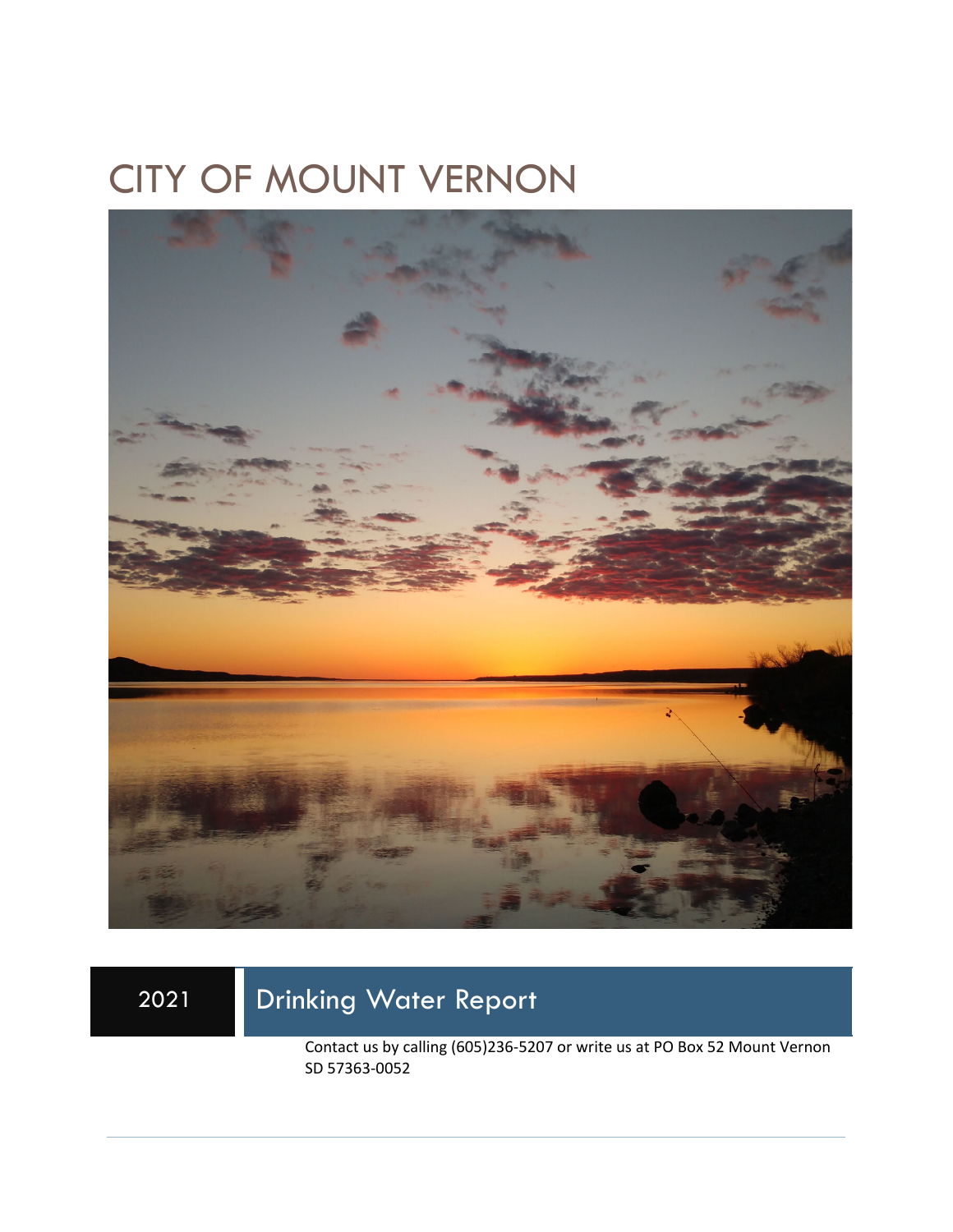# City of Mount Vernon

#### **DRINKING WATER REPORT**

### WATER QUALITY

Last year, the City of Mount Vernon monitored your drinking water for possible contaminants. This report is a snapshot of the quality of the water that we provided last year. Included are details about where your water comes from, what it contains, and how it compares to Environmental Protection Agency (EPA) and state standards. We are committed to providing you with information because informed customers are our best allies.

#### **Water Source**

We serve more than 462 customers an average of 30,000 gallons of water per day. Our water is surface water that we purchase from another water system. The state has performed an assessment of our source water and they have determined that the relative susceptibility rating for the Mount Vernon public water supply system is low.

**For more information about your water and information on opportunities to participate in public meetings, call (605)236-5207 and ask for Laura Mayclin.** 

#### **Additional Information**

The sources of drinking water (both tap water and bottled water) include rivers, lakes, streams, ponds, reservoirs, springs, and wells. As water travels over the surface of the land or through the ground, it dissolves naturally-occurring minerals, and can pick up substances resulting from the presence of animals or from human activity.

Contaminants that may be present in source water include:

- *Microbial contaminants*, such as viruses and bacteria, which may come from sewage treatment plants, septic systems, agricultural livestock operations, and wildlife.
- *Inorganic contaminants*, such as salts and metals, which can be naturally-occurring or result from urban stormwater runoff, industrial or domestic wastewater discharges, oil and gas production, mining, or farming.
- *Pesticides and herbicides,* which may come from a variety of sources such as agriculture, urban stormwater runoff, and residential uses.
- *Organic chemical contaminants*, including synthetic and volatile organic chemicals, which are byproducts of industrial processes and petroleum production, and can also come from gas stations, urban stormwater runoff, and septic systems.
- *Radioactive contaminants*, which can be naturally-occurring or be the result of oil and gas production and mining activities.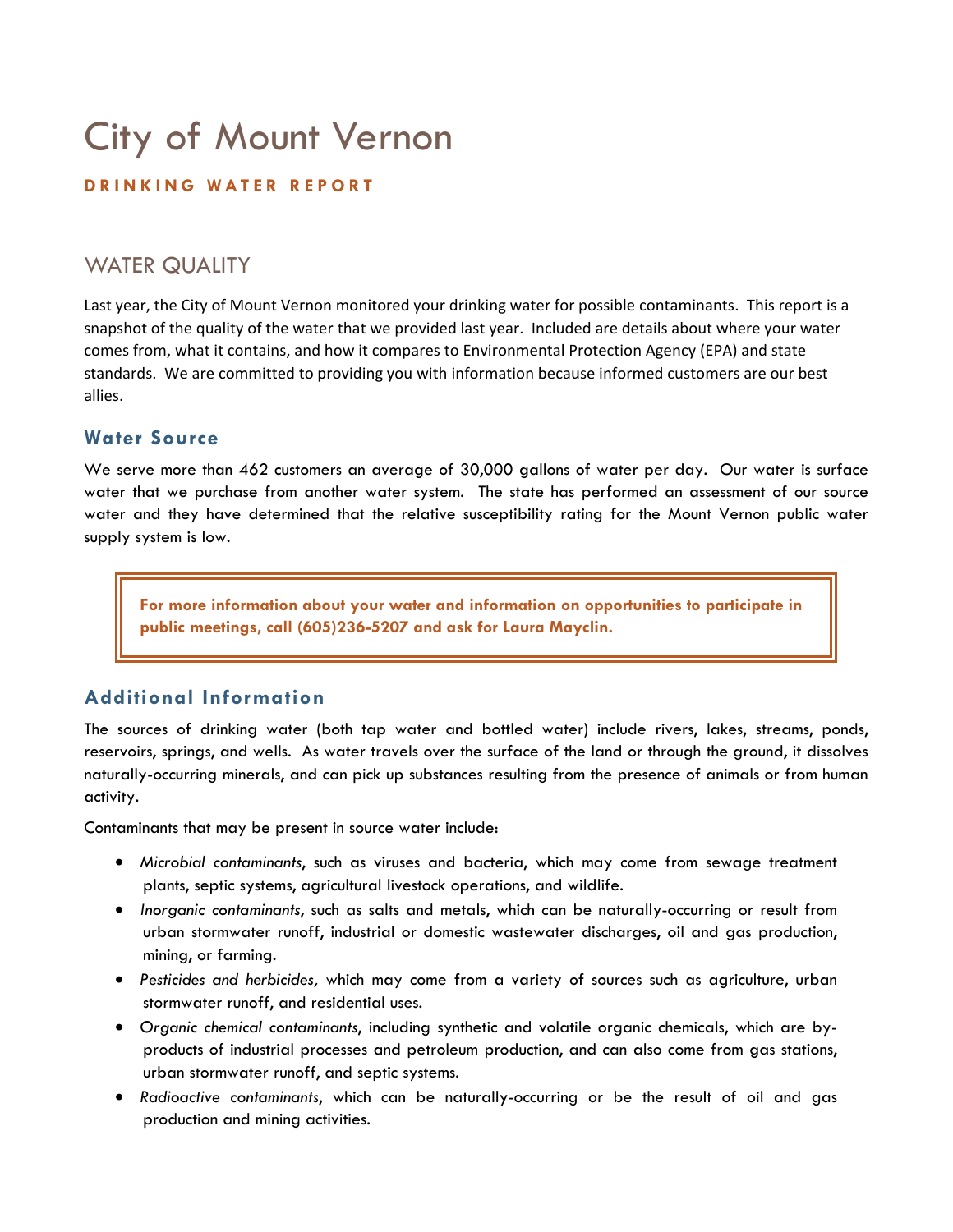In order to ensure that tap water is safe to drink, EPA prescribes regulations which limit the amount of certain contaminants in water provided by public water systems. FDA regulations establish limits for contaminants in bottled water which must provide the same protection for public health.

Drinking water, including bottled water, may reasonably be expected to contain at least small amounts of some contaminants. The presence of contaminants does not necessarily indicate that water poses a health risk. More information about contaminants and potential health effects can be obtained by calling the Environmental Protection Agency's Safe Drinking Water Hotline (800-426-4791).

Some people may be more vulnerable to contaminants in drinking water than the general population. Immunocompromised persons such as persons with cancer undergoing chemotherapy, persons who have undergone organ transplants, people with HIV/AIDS or other immune system disorders, some elderly, and infants can be particularly at risk from infections. These people should seek advice about drinking water from their health care providers. EPA/CDC guidelines on appropriate means to lessen the risk of infection by *Cryptosporidium* and other microbial contaminants can be obtained by calling the Environment Protection Agency's Safe Drinking Water Hotline (800-426-4791).

If present, elevated levels of lead can cause serious health problems, especially for pregnant women and young children. Lead in drinking water is primarily from materials and components associated with service lines and home plumbing. The City of Mount Vernon public water supply system is responsible for providing high quality drinking water, but cannot control the variety of materials used in plumbing components. When your water has been sitting for several hours, you can minimize the potential for lead exposure by flushing your tap for 30 seconds to 2 minutes before using water for drinking or cooking. If you are concerned about lead in your water, you may wish to have your water tested. Information on lead in drinking water, testing methods, and steps you can take to minimize exposure is available from the Safe Drinking Water Hotline or at *http://www.epa.gov/safewater/lead*.

#### **Detected Contaminants**

The attached table lists all the drinking water contaminants that we detected during the 2021 calendar year. The presence of these contaminants in the water does not necessarily indicate that the water poses a health risk. Unless otherwise noted, the data presented in this table is from testing done January 1 – December 31, 2021 The state requires us to monitor for certain contaminants less than once per year because the concentrations of these contaminants are not expected to vary significantly from year to year. Some of the data, though representative of the water quality, is more than one year old.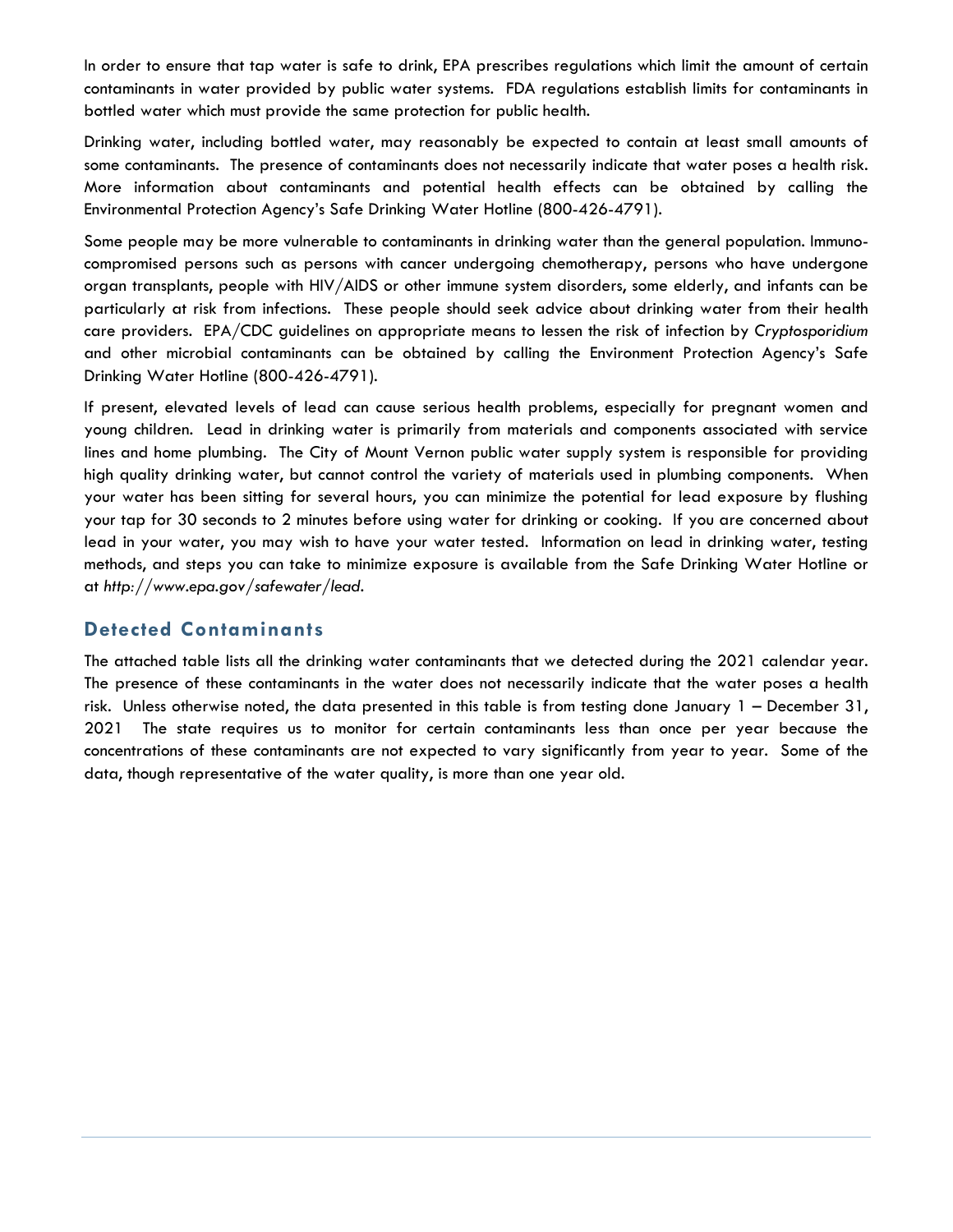### *2021 Table of Detected Regulated Contaminants For Mount Vernon (EPA ID 0220)*

#### *Terms and abbreviations used in this table:*

*\* Maximum Contaminant Level Goal(MCLG): the level of a contaminant in drinking water below which there is no known or expected risk to health. MCLGs allow for a margin of safety.* 

*\* Maximum Contaminant Level(MCL): the highest level of a contaminant that is allowed in drinking water. MCLs are set as close to the MCLGs as feasible using the best available treatment technology.* 

*\* Action Level(AL): the concentration of a contaminant which, when exceeded, triggers treatment or other requirements which a water system must follow. For Lead and Copper, 90% of the samples must be below the AL.* 

*\* Treatment Technique(TT): A required process intended to reduce the level of a contaminant in drinking water. For turbidity, 95% of samples must be less than 0.3 NTU* 

*\* Running Annual Average(RAA): Compliance is calculated using the running annual average of samples from designated monitoring locations.* 

#### *Units:*

| *MFL: million fibers per liter                                              |           |                                     |                              | $*_{p}$ Ci/l: picocuries per liter(a measure of radioactivity) |                      |                                                        | *ppt: parts per trillion, or nanograms per liter                                                           |  |
|-----------------------------------------------------------------------------|-----------|-------------------------------------|------------------------------|----------------------------------------------------------------|----------------------|--------------------------------------------------------|------------------------------------------------------------------------------------------------------------|--|
| *mrem/year: millirems per year(a measure of radiation absorbed by the body) |           |                                     |                              |                                                                |                      | *ppm: parts per million, or milligrams per liter(mg/l) | *ppq: parts per quadrillion, or picograms per liter                                                        |  |
| *NTU: Nephelometric Turbidity Units                                         |           |                                     |                              | *ppb: parts per billion, or micrograms per liter( $u$ g/l)     |                      |                                                        | *pspm: positive samples per month                                                                          |  |
| <b>Substance</b>                                                            | 90% Level | Test Sites ><br><b>Action Level</b> | <b>Date</b><br><b>Tested</b> | Highest<br>Level<br><b>Allowed</b><br>(AL)                     | <b>Ideal</b><br>Goal | <b>Units</b>                                           | <b>Major Source of Contaminant</b>                                                                         |  |
| Copper                                                                      | 0.1       |                                     | 09/10/20                     | $AL=1.3$                                                       | 0                    | ppm                                                    | Corrosion of household plumbing systems; erosion of natural deposits; leaching from<br>wood preservatives. |  |
| Lead                                                                        |           | $\mathbf{0}$                        | 09/10/20                     | $AL=15$                                                        | 0                    | ppb                                                    | Corrosion of household plumbing systems; erosion of natural deposits.                                      |  |

| <b>Substance</b>                              | <b>Highest</b><br>Level<br><b>Detected</b> | Range | Date<br>Tested | <b>Highest</b><br>Level<br><b>Allowed</b><br>(MCL) | <b>Ideal</b><br>Goal<br>(MCLG) | <b>Units</b> | <b>Major Source of Contaminant</b>                                                                              |
|-----------------------------------------------|--------------------------------------------|-------|----------------|----------------------------------------------------|--------------------------------|--------------|-----------------------------------------------------------------------------------------------------------------|
| Haloacetic Acids (RAA)                        | 22.7                                       |       | 08/16/21       | 60                                                 | O                              | ppb          | By-product of drinking water chlorination. Results are reported as a running annual<br>average of test results. |
| Haloacetic Acids (RAA) *                      | 26.70                                      |       | 11/30/21       | 60                                                 | 0                              | ppb          | By-product of drinking water chlorination. Results are reported as a running annual<br>average of test results. |
| Total trihalomethanes<br>(RAA)                | 47.3                                       |       | 08/16/21       | 80                                                 | v                              | ppb          | By-product of drinking water chlorination. Results are reported as a running annual<br>average of test results. |
| Total trihalomethanes<br>$(RAA)$ <sup>*</sup> | 44.10                                      |       | 11/30/21       | 80                                                 | v                              | ppb          | By-product of drinking water chlorination. Results are reported as a running annual<br>average of test results. |

**Please direct questions regarding this information to Mr Gene Deinert with the Mount Vernon public water system at (605)236-5207.** 

**\* Davison Rural Water System Inc (1090) test result.**